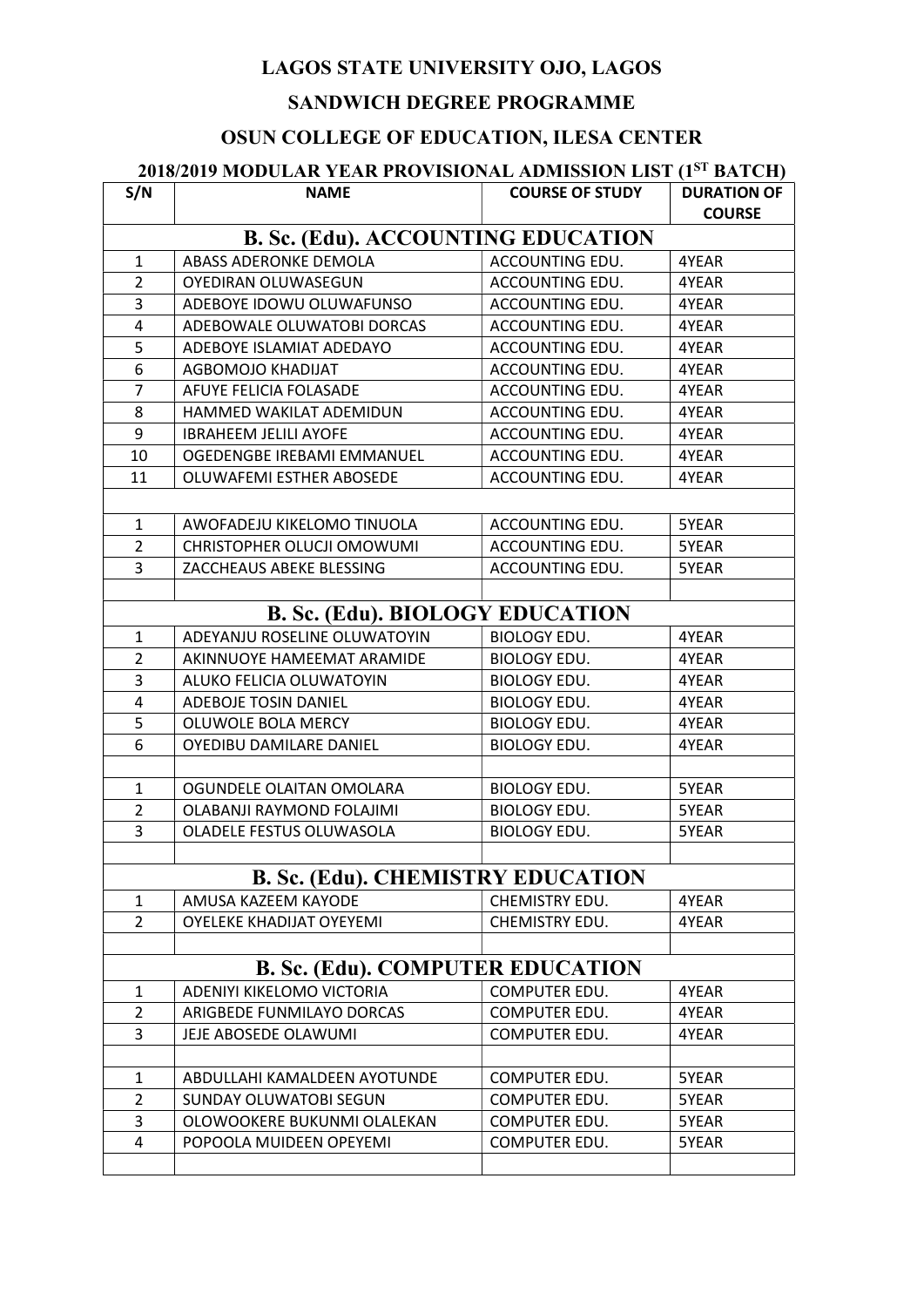#### SANDWICH DEGREE PROGRAMME

#### OSUN COLLEGE OF EDUCATION, ILESA CENTER

# 2018/2019 MODULAR YEAR PROVISIONAL ADMISSION LIST (1ST BATCH) B. Sc. (Edu). COMPUTER EDUCATION 1 AGBEKILEDE ABIMBOLA OMOYEMISI ECONOMICS EDU. 4YEAR 2 ALARAPE OLUSOLA RUTH ECONOMICS EDU. 4YEAR 3 AZEEZ BASIRAT ABIODUN ECONOMICS EDU. 4YEAR 4 EZEALI MARTHA ALIU ECONOMICS EDU. 4YEAR 5 YUSUF BUKOLA OLAJUMOKE ECONOMICS EDU. 4YEAR 1 ALADESANMI MOSES TEMITOPE | ECONOMICS EDU. | 5YEAR 2 MUSA OLUWATOBILOBA EMMANUEL FECONOMICS EDU. SYEAR 3 THOMAS ELIZABETH FUNMILOLA | ECONOMICS EDU. | 5YEAR 4 | OMOTAYO OMOLOLA MUINAT | ECONOMICS EDU. | 5YEAR B. Ed. EDUCATIONAL MANAGEMENT 1 | LASISI MUMINI AYOMO | EDUCATIONAL MGT. | 4YEAR 2 POPOOLA OLUWANISOLA PATRICIA EDUCATIONAL MGT. 4YEAR 3 AKUBEZE ANWULIKA MARY EDUCATIONAL MGT. 4YEAR 4 OYEDEJI FOLAKEMI VICTORIA EDUCATIONAL MGT. 4YEAR 5 AWOYEMI OLUWAKEMI IRETI EDUCATIONAL MGT. 4YEAR 6 BABALOLA TAIWO PETER **EDUCATIONAL MGT.** 4YEAR 7 FALETI RONKE TOPE | EDUCATIONAL MGT. 4YEAR 1 AKANDE JOSHUA OLUWATIMILEYIN EDUCATIONAL MGT. 5YEAR 2 AKANDE RUTH OLUWAFUNMILAYO FDUCATIONAL MGT. 5YEAR 3 | OLOGUNEBI OLADEJI BABATUNDE | EDUCATIONAL MGT. | 5YEAR B. A (Edu). ENGLISH EDUCATION 1 | AJAYI ATINUKE AGNES | ENGLISH EDU. | 4YEAR 2 AWE GRACE OMOBOLA **ENGLISH EDU.** 4YEAR 3 AKINADE KEHINDE DORCAS ENGLISH EDU. 4YEAR 4 | OLAWUYI CLEMENT OJO | ENGLISH EDU. | 4YEAR 1 OYEMAKINDE DAVID AYOOLA **ENGLISH EDU.** 5YEAR 2 ADEPARUA AYODEJI OLABUNMI | ENGLISH EDU. | 5YEAR B. ED GUIDANCE AND COUNSELLING EDUCATION 1 ADEGBOYE MUINAT ADEOLA | G & C EDU. | 4YEAR 2 AISIDA OMOLADE IYABODE G & C EDU. 4YEAR 3 AYETIGBO HELEN, O. G& C EDU. 4YEAR 4 BABALOLA GIDEON OLUTOYIN G & C EDU. 4YEAR 5 FAWIBE OMONIYI SAMUEL G & C EDU. 4YEAR 6 OBASAN MARYAM IYABODE G & C EDU. 4YEAR 1 BABATUNDE EMMANUEL OLUWASEYI G & C EDU. 5YEAR 2 FAMUYIDE OLADIPO G & C EDU. SYEAR 3 JAYEOBA OPEYEMI VICTOR G & C EDU. 5YEAR 4 | OLATUNDE AKINLOLU, G. | G & C EDU. | 5YEAR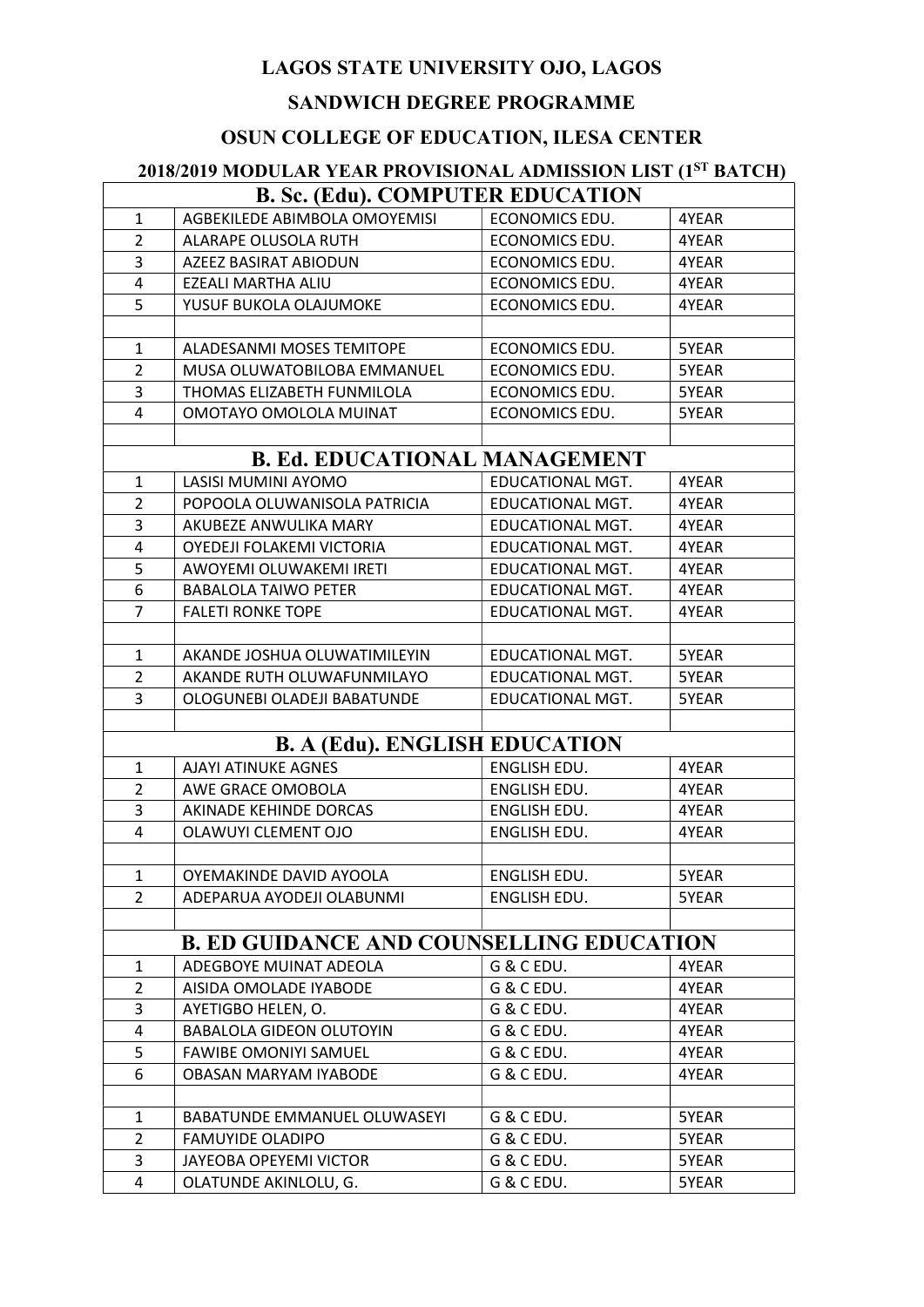#### SANDWICH DEGREE PROGRAMME

#### OSUN COLLEGE OF EDUCATION, ILESA CENTER

# 2018/2019 MODULAR YEAR PROVISIONAL ADMISSION LIST (1ST BATCH) B. Sc. (Edu). HEALTH EDUCATION 1 ADEGBOYEGA MORENIKEJI ESTHER HEALTH EDU. 14YEAR 2 AJAYI ADEMOLA JOB **HEALTH EDU.** 4YEAR 3 AWORINDE GRACE OLOLADE HEALTH EDU. 4YEAR 4 BELLO DUPE OMOWUMI HEALTH EDU. 4YEAR 5 IDOWU RUTH OLUWATOYOMI HEALTH EDU. 4YEAR 6 MUDASIRU ROFIYAT OMOLOLA HEALTH EDU. 4YEAR 1 SUNDAY MARY BUKOLA HEALTH EDU. SYEAR 2 YUSUF ISLAMIYAT BUKOLA REALTH EDU. SYEAR 3 YUSUF MODUPE OLAIDE REALTH EDU. SYEAR B. A (Edu). ISLAMIC RELIGIOUS STUDIES 1 JIMOH MURITALA OLALEKAN I.R.S EDUCATION 4YEAR 2 ADEDIRAN LATEEF AJADI I.R.S EDUCATION 4YEAR 1 OYEDEJI MUBARAK SAHEED **I.R.S EDUCATION** 5YEAR B. Sc. (Edu). MATHEMATICS EDUCATION 1 ADETUNJI ALABA RACHEAL MATHEMATICS EDU. 4YEAR 2 OMOPE OLUBUNMI MOJISOLA MATHEMATICS EDU. 4YEAR 1 AKINSANYA AMODU ABIODUN | MATHEMATICS EDU. | 5YEAR 2 | OJO CELEBINE BABAFUNMILOLA | MATHEMATICS EDU. | 5YEAR B. Sc. (Edu). PHYSICS EDUCATION 1 ADEYEMI ITUNUOLUWA TEMILEHIN PHYSICS EDU. 4YEAR 1 ADEPOJU JOHNSON AKANBI PHYSICS EDU. 5YEAR 2 | OLUWATOMINIYI ISREAL OLUWASEUN | PHYSICS EDU. | 5YEAR B. Sc. (Edu). POLITICAL SCIENCE EDUCATION 1 HAMMED BUNMI ELIZABETH POLITICAL SCIENCE EDU. 4YEAR<br>2 RASHEED SHAKIRAT FOLASHADE POLITICAL SCIENCE EDU. 4YEAR 2 RASHEED SHAKIRAT FOLASHADE POLITICAL SCIENCE EDU. 4YEAR 1 | ADENIRAN FOLUKE | POLITICAL SCIENCE EDU. | 5YEAR 2 AWOJOODU OLUWAFUNKE KIKELOMO | POLITICAL SCIENCE EDU. | 5YEAR 3 FAYEMI KEHINDE IGE POLITICAL SCIENCE EDU. 5YEAR 4 JIMOH FAUSAT AJIBOLA POLITICAL SCIENCE EDU. 5YEAR 5 OJO TOBI JOHN POLITICAL SCIENCE EDU. 5YEAR 6 OLAYINKA VICTOR OLUWADOLAPO POLITICAL SCIENCE EDU. 5YEAR 7 OMOTOSHO TOBILOBA MARTIN POLITICAL SCIENCE EDU. 5YEAR B. A (Edu). SOCIAL STUDIES EDUCATION 1 ADEPOJU MICHEAL OLAOLUWA SOCIAL STUDIES 4YEAR